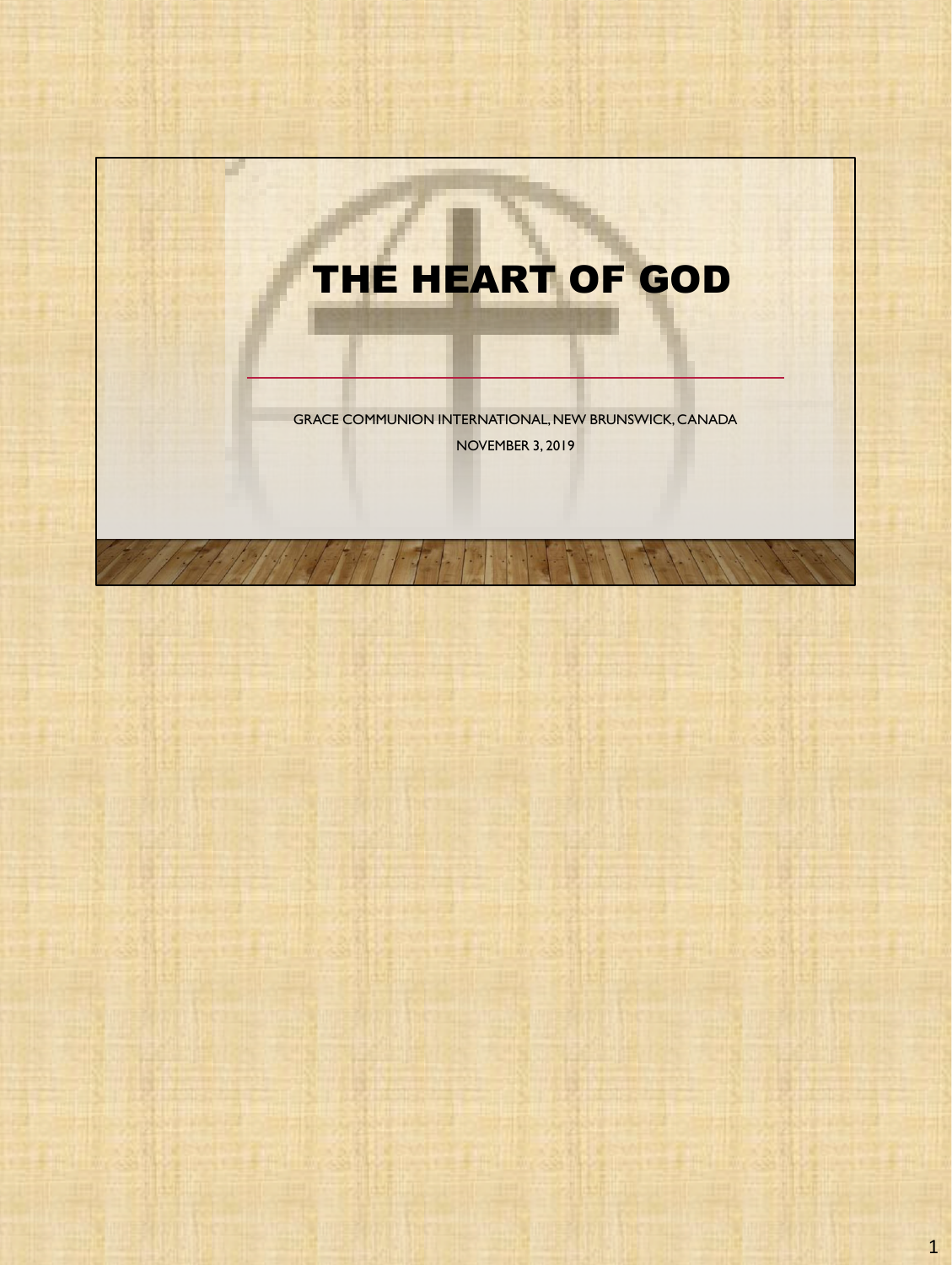## SCRIPTURE READING ISAIAH 1:10-18

"10 **T** Hear the word of the LORD, you rulers of Sodom! Give ear to the teaching of our God, you people of Gomorrah!

THE HEART OF GOD

2

11 "What to me is the multitude of your sacrifices? says the LORD; I have had enough of burnt offerings of rams and the fat of well-fed beasts; I do not delight in the blood of bulls, or of lambs, or of goats.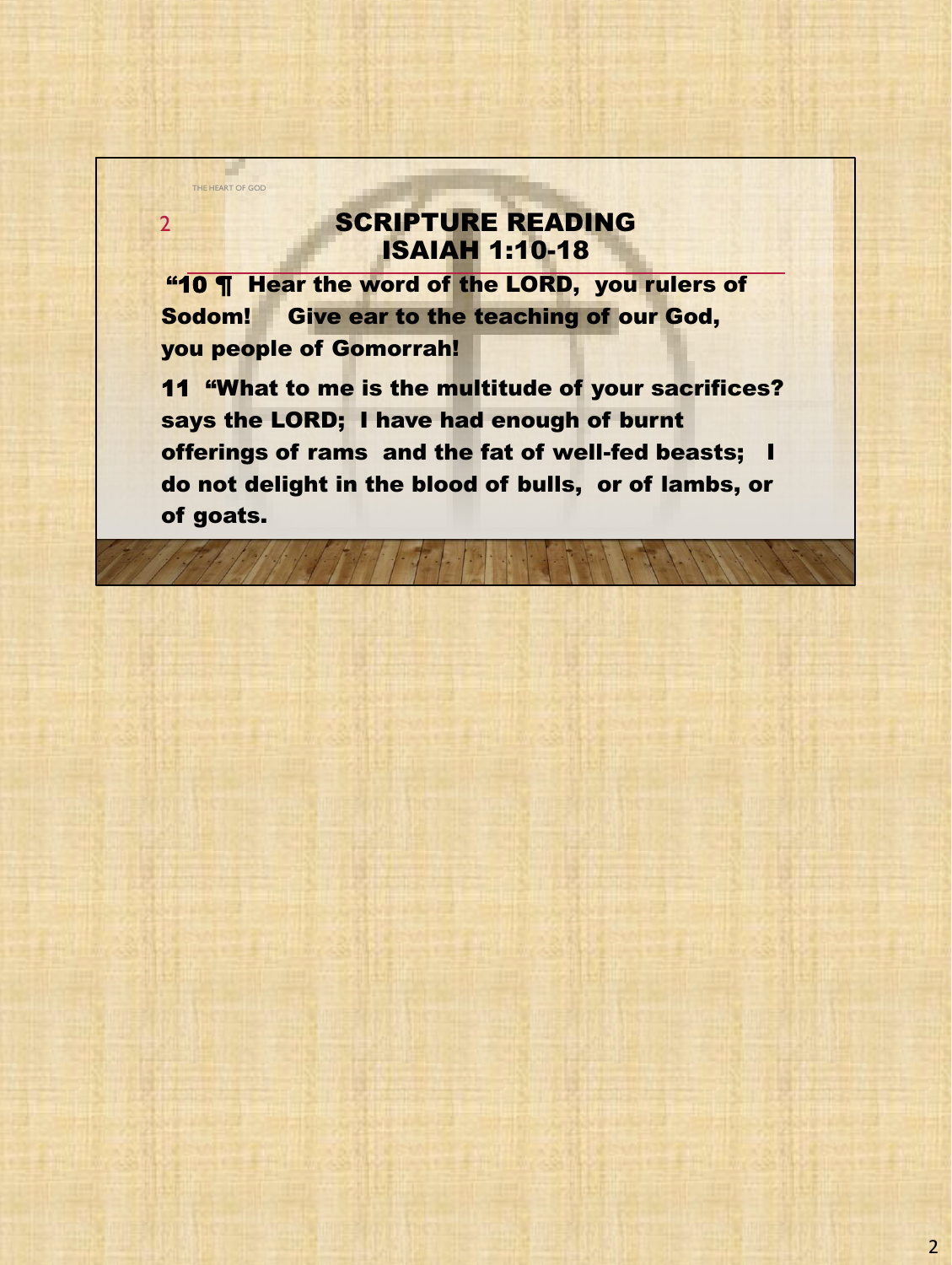**123 "When you come to appear before me, who has** required of you this trampling of my courts?

THE HEART OF GOD

13 Bring no more vain offerings; incense is an abomination to me. New moon and Sabbath and the calling of convocations— I cannot endure iniquity and solemn assembly.

14 Your new moons and your appointed feasts my soul hates; they have become a burden to me; I am weary of bearing them.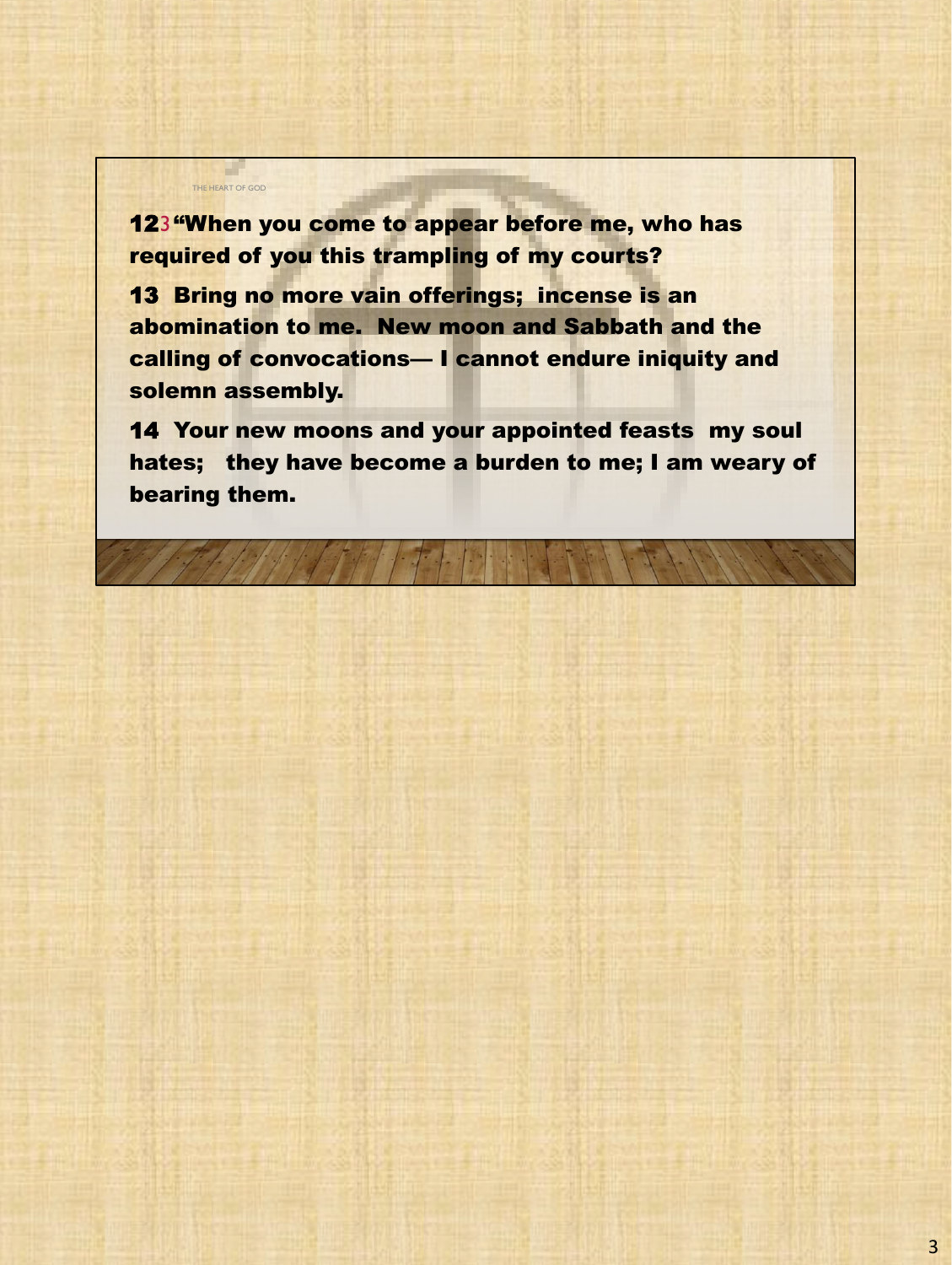15 When you spread out your hands, I will hide my eyes from you; even 4 though you make many prayers, I will not listen; your hands are full of blood."

"16 **¶** Wash yourselves; make yourselves clean; remove the evil of your deeds from before my eyes; cease to do evil,

17 learn to do good; seek justice, correct oppression; bring justice to the fatherless, plead the widow's cause.)

.

THE HEART OF GOD

a ka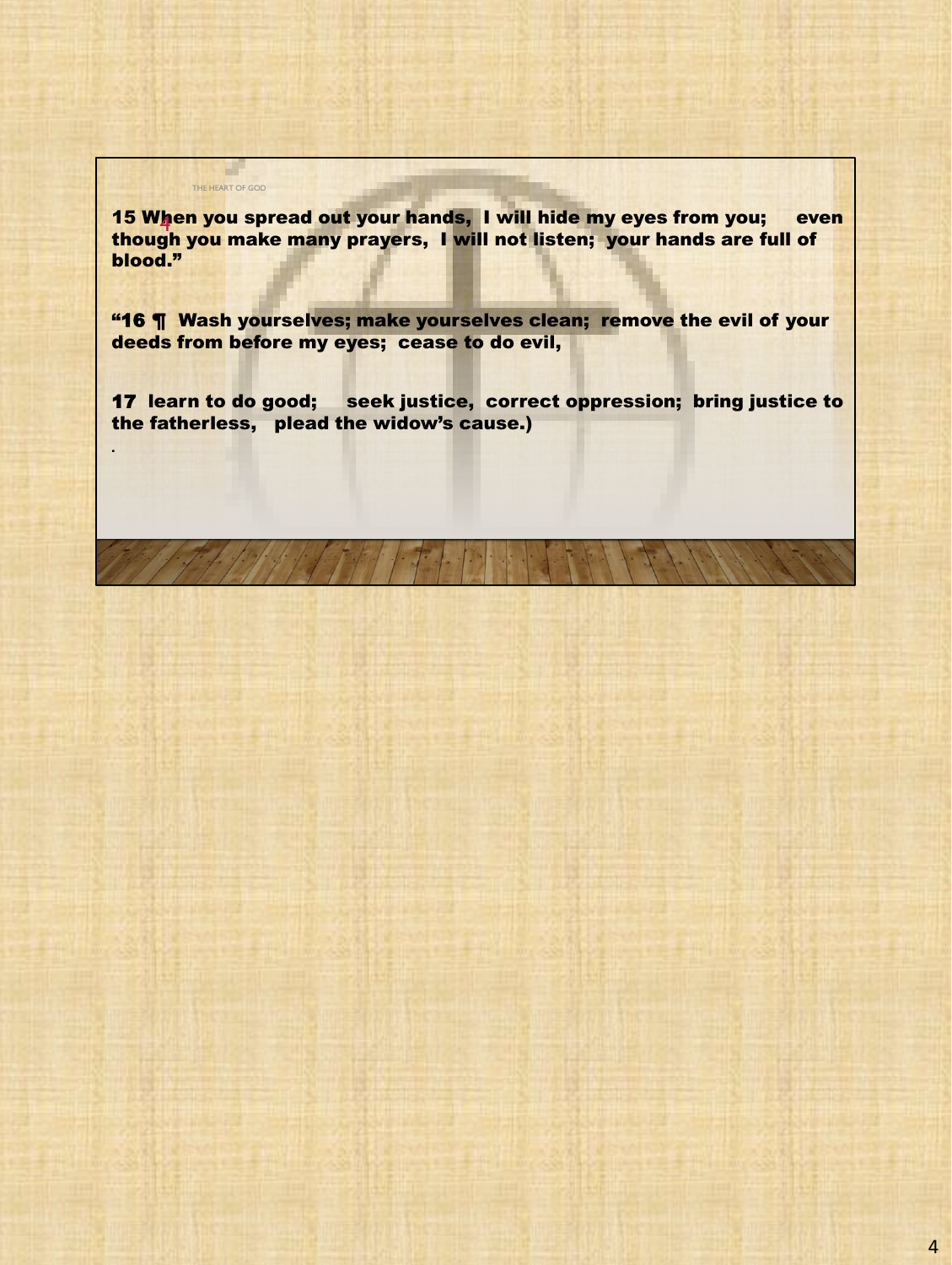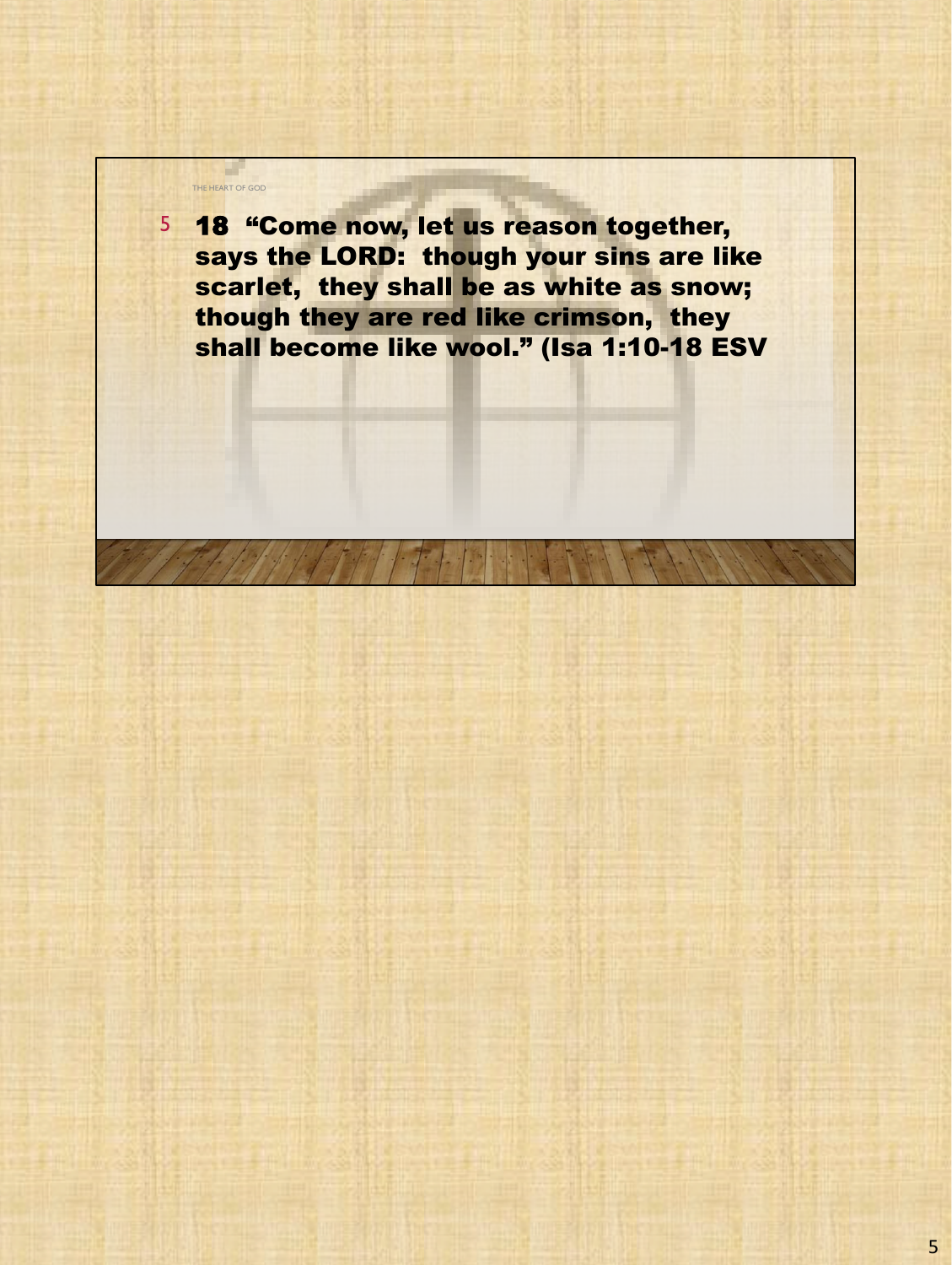## (Lu 19:1-10 ESV)

THE HEART OF GOD

6

"1 ¶ He entered Jericho and was passing through. 2 And there was a man named Zacchaeus. He was a chief tax collector and was rich.

3 And he was seeking to see who Jesus was, but on account of the crowd he could not, because he was small of stature.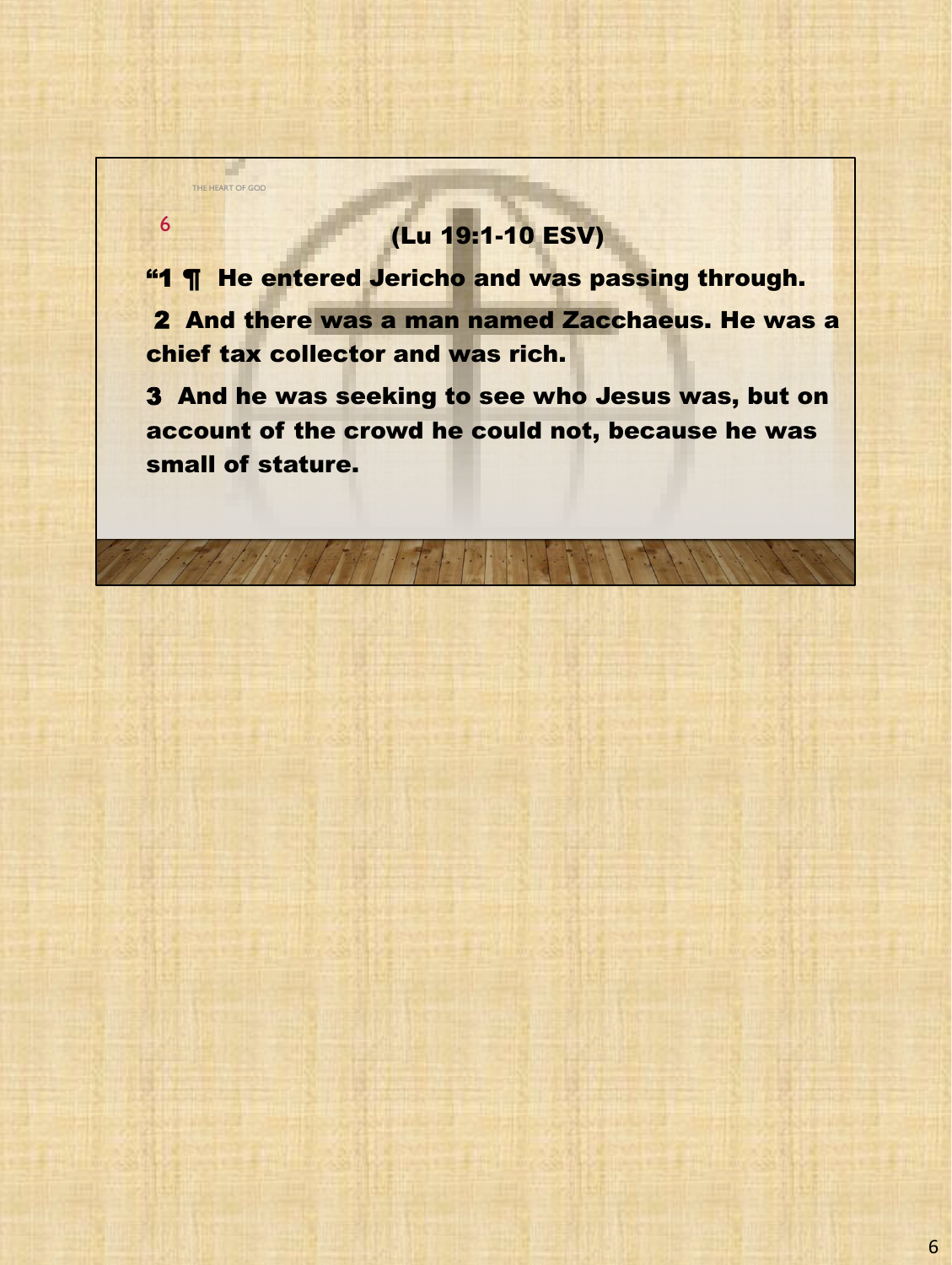

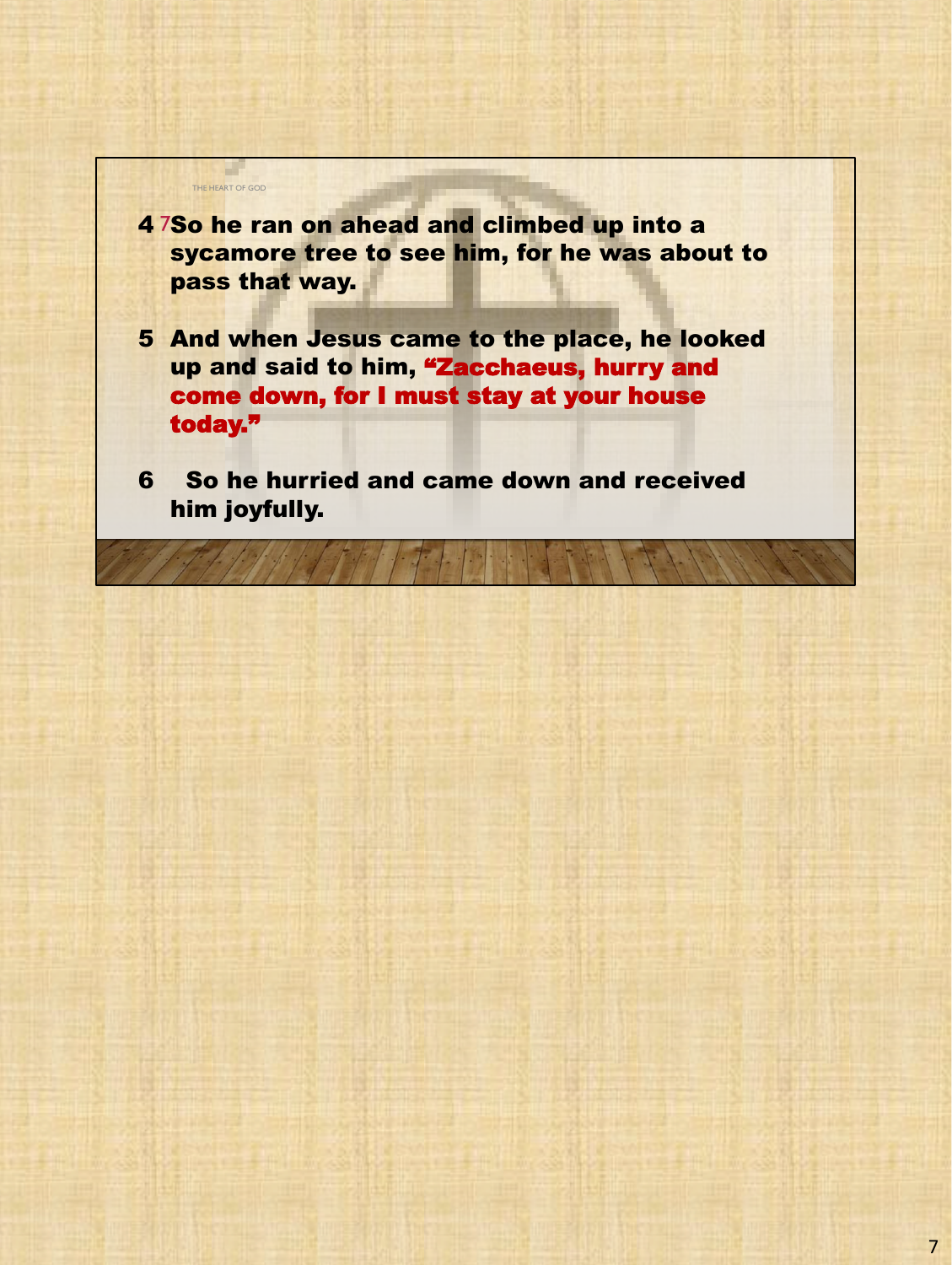

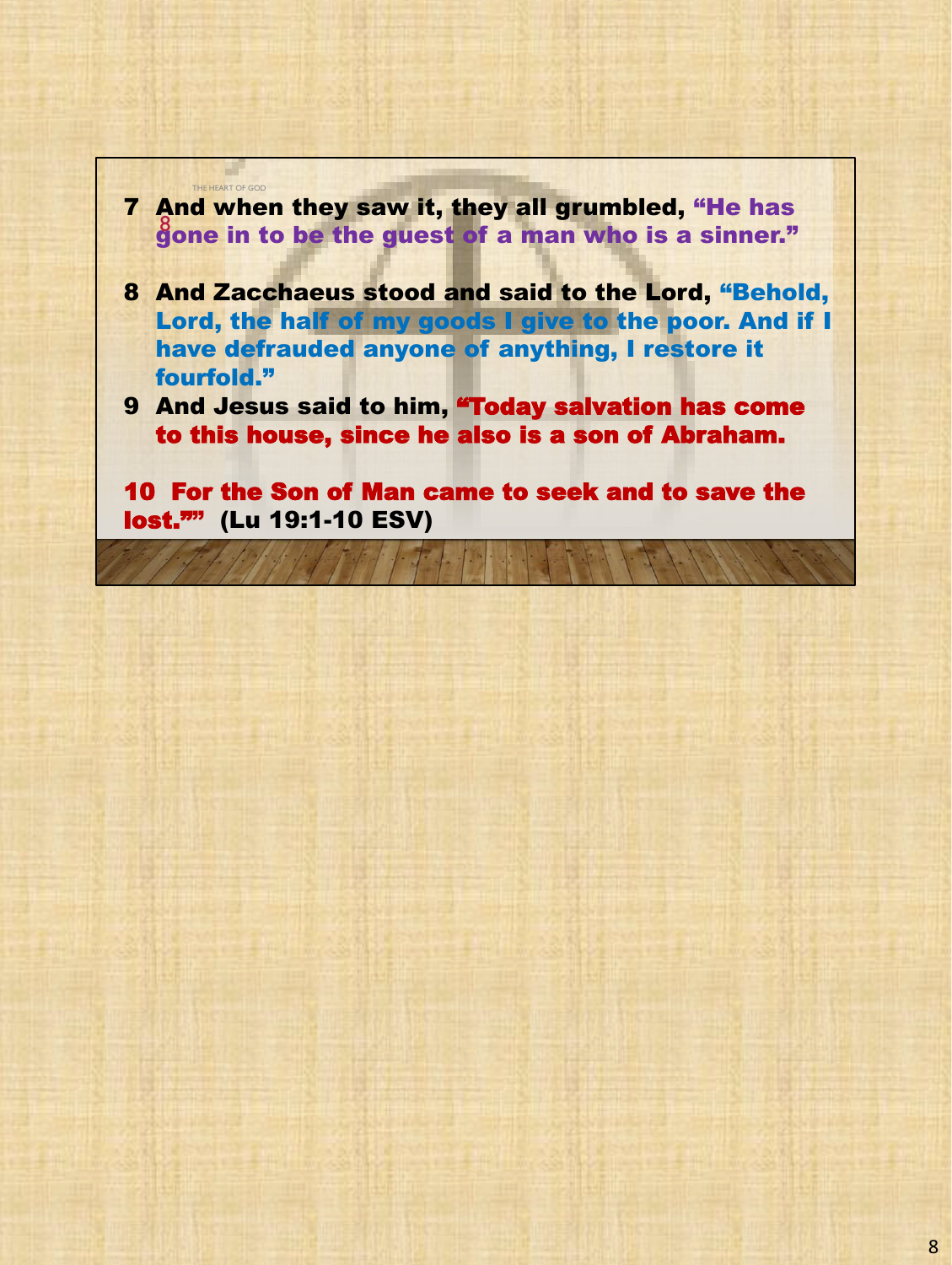

As we stop and think about the scripture reading of today, we see the heart of God. There are so many other places in God's word where God has revealed who he is towards us. The Scripture we have just are two such examples.

.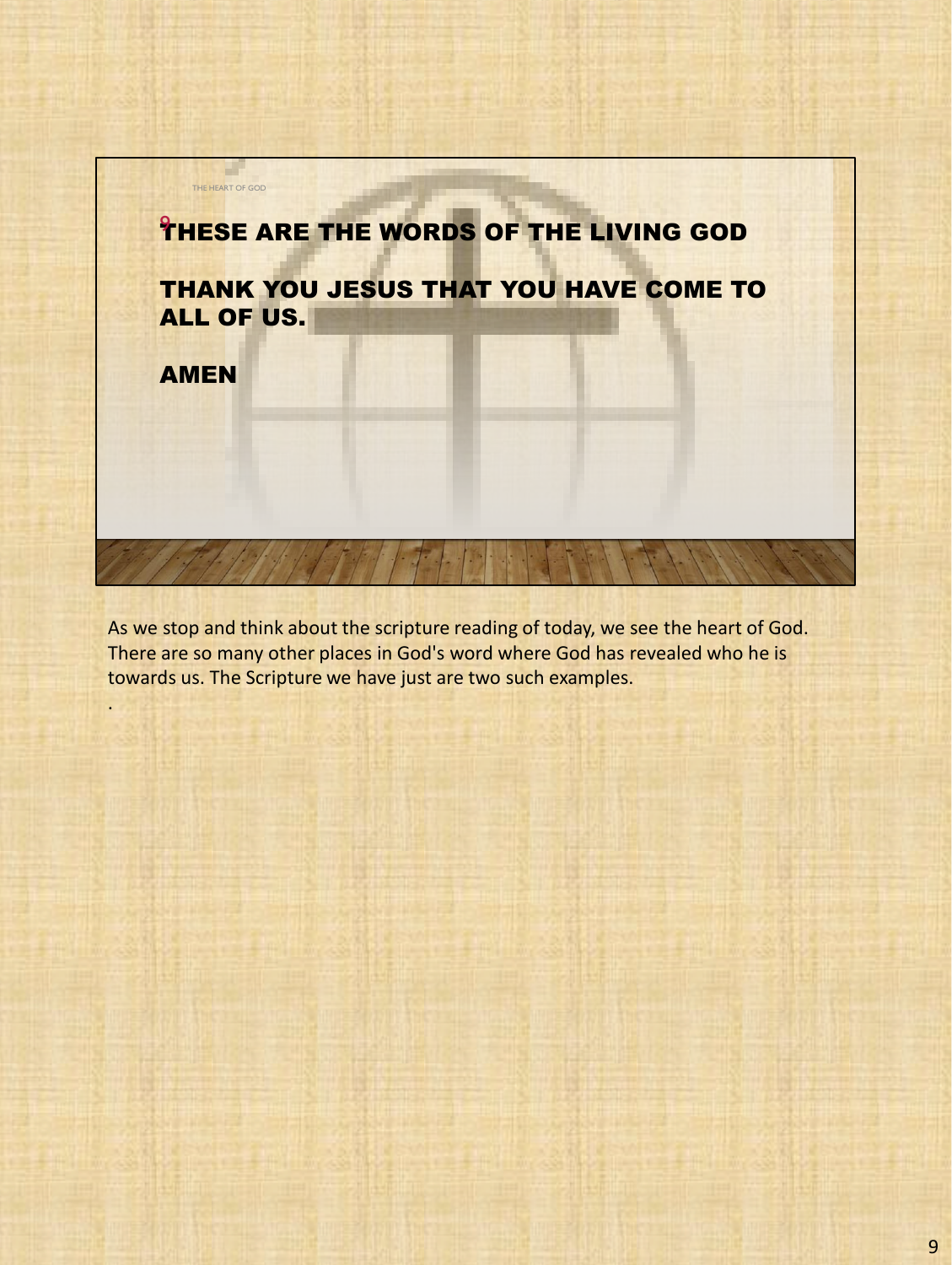

Isaiah saw a vision of the spiritual and moral state of Judah during the reign of four kings.

As we read Isaiah 1, God describes how the people of Judah had revolted against him. They had lost knowledge of who God is. The analogy God used is very strong.

**"The ox knows its owner, and the donkey its master's crib, but Israel does not know, my people do not understand." (Isa 1:3 ESV)**

He calls them a sinful nation, people filled with iniquity, with sin. They had turned away from the Holy One of Israel.

God says of them that their whole head is sick and their whole heart is faint. From the sole of the foot even to the head there is nothing sound in it, God says.

As a result, their land became desolate.

The people were religious but their hearts were far from God. He called the kings the rulers of Sodom and the common folk, the people of Gomorrah.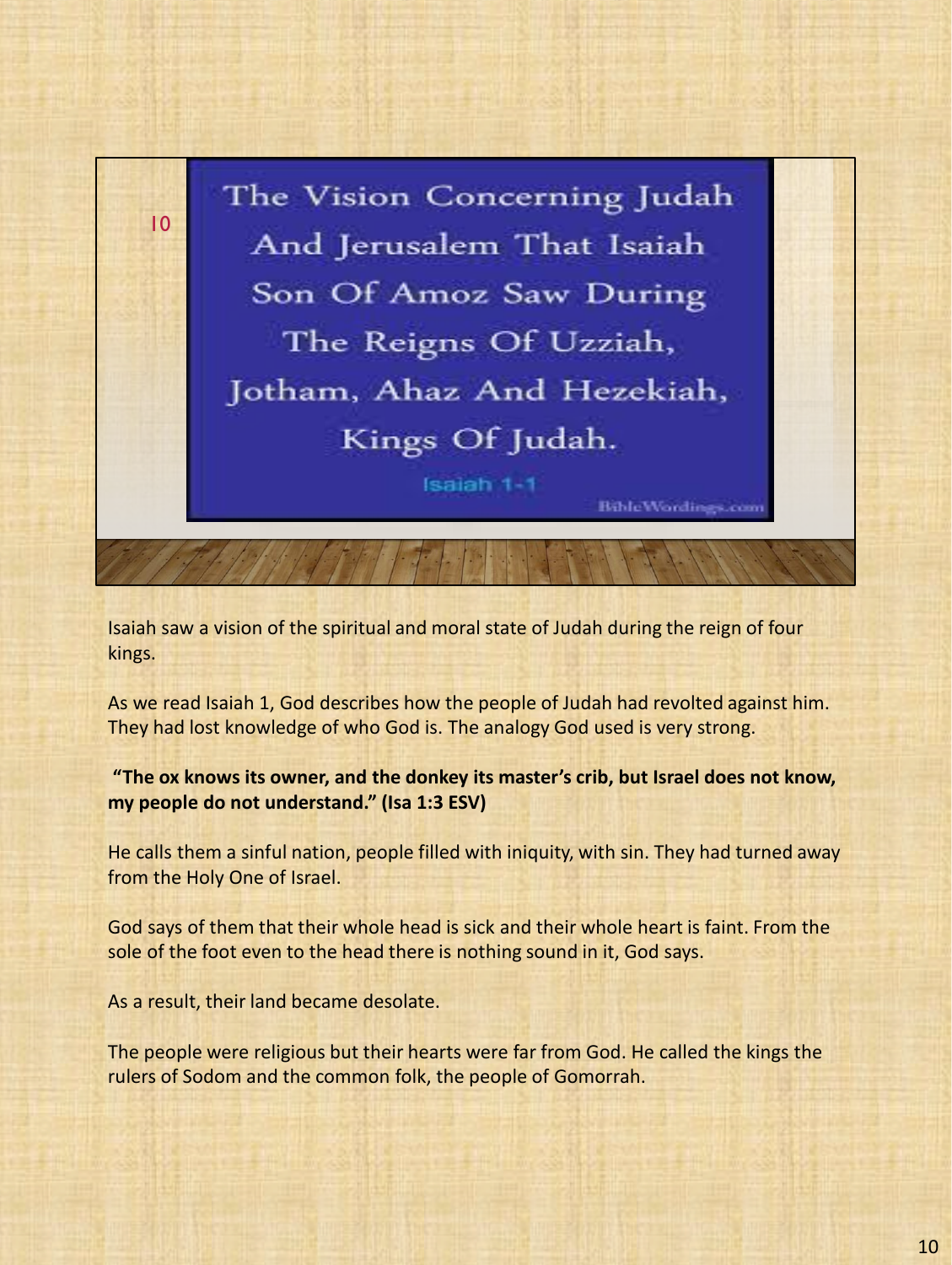God disregarded their multiple sacrifices. He also says very clearly that he hated their new moon festivals and their appointed feasts.

Because they live religiously but not in relationship with God, He said that he would hide his eyes from them. Even if they multiply their prayers, He would not listen.

Then he gives them a very common command, "to repent of their sins".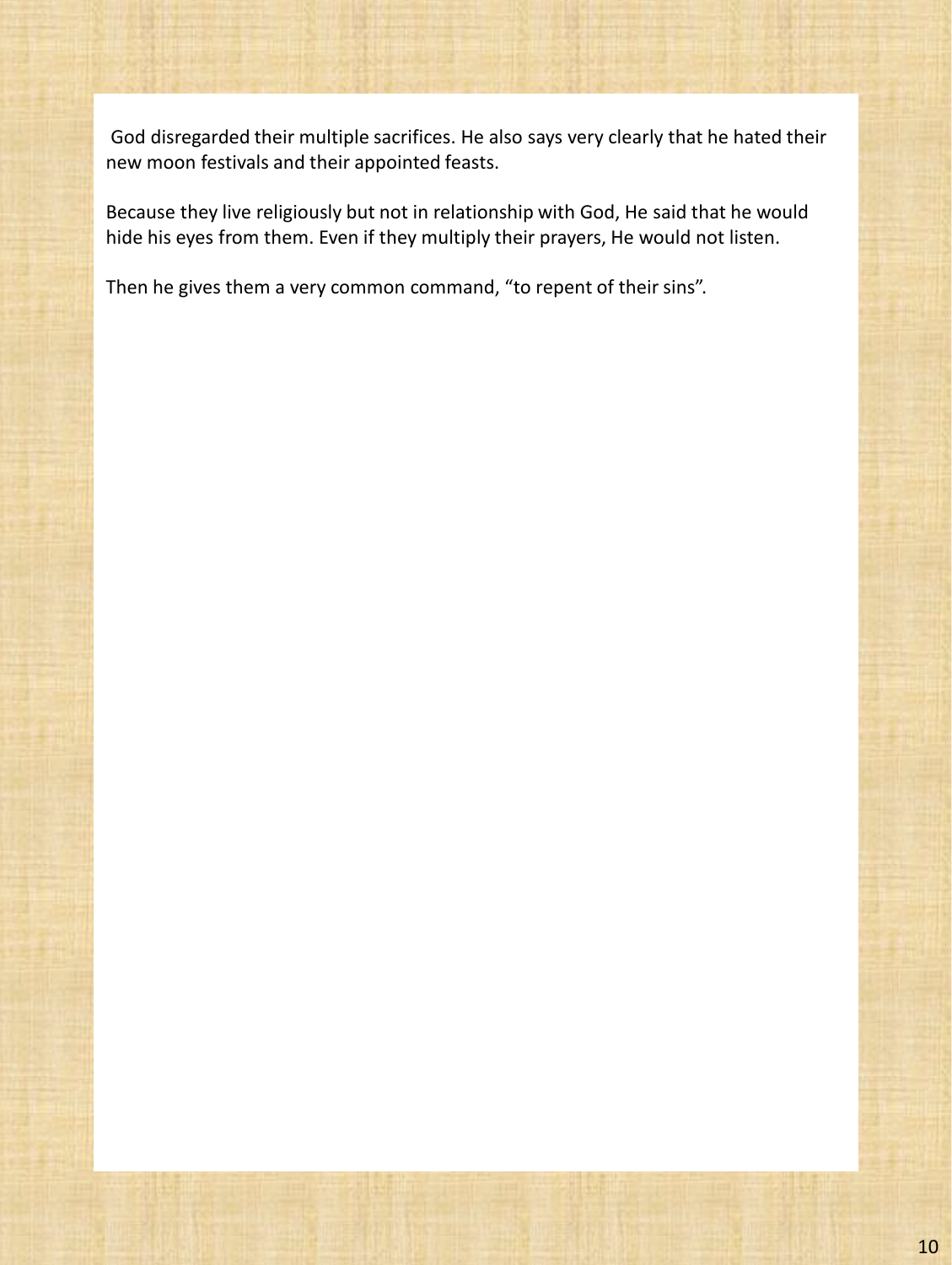

As we read Isaiah, God gave them hope if they turn to him in repentance.

Those who turn to the Lord in repentance are promised awesome blessings.

Those who choose to continue to reject God and those who forsake the Lord will come to an end, God says.

Judah was given the freedom to turn to God. God never turned his back on them in his grace.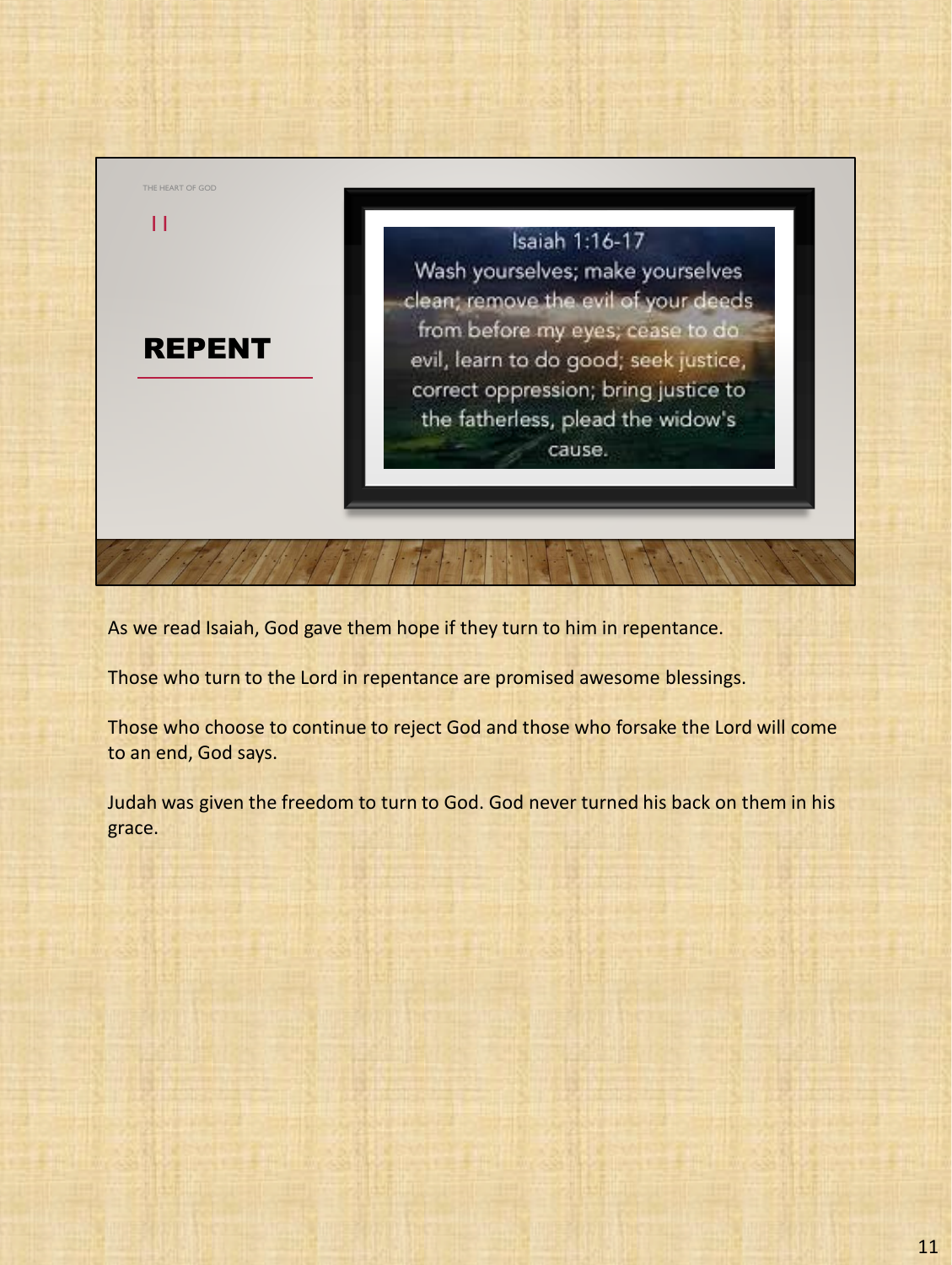

**As we read these verses, we must remember that in the old Covenant, God never promised eternal life to them.** He promised physical blessings for obedience and cursing for disobedience.

We must also remember that the old Covenant prepared the way for the coming of Jesus whom God the Father would send to rescue us from a very grave problem that humanity has - death.

Sin had alienated humankind from God completely. It has also alienated us from one another. Human relationship problems abound.

Human righteousness could never meet God's righteousness and holiness.

Humanity had an enormous problem that we could not overcome because no human being has or had lived a sin-free life. Consequently all humanity was under this curse of sin which is death.

In love, God has sent his eternal Son to be incarnate in our human nature to live a perfect sinless life on our behalf. He was able to take away the sin of the world and to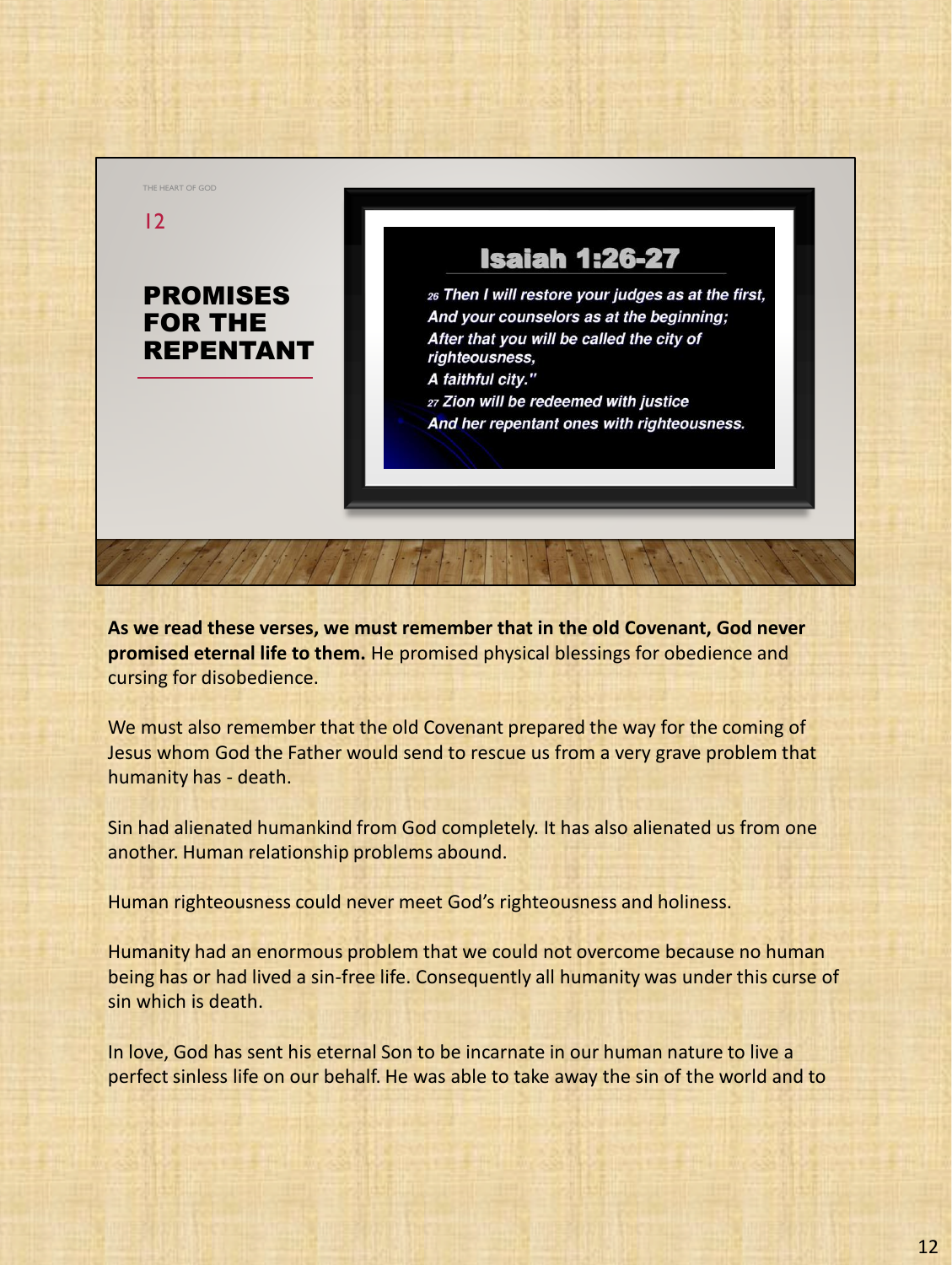reconcile humanity in himself with the triune God who is, Father, Son and Holy Spirit. He did not come to condemn the world but to save the world – all those who would come to faith in him. (John 3:16-17)

We need to remember that the old Covenant would be replaced by a new Covenant in Jesus Christ.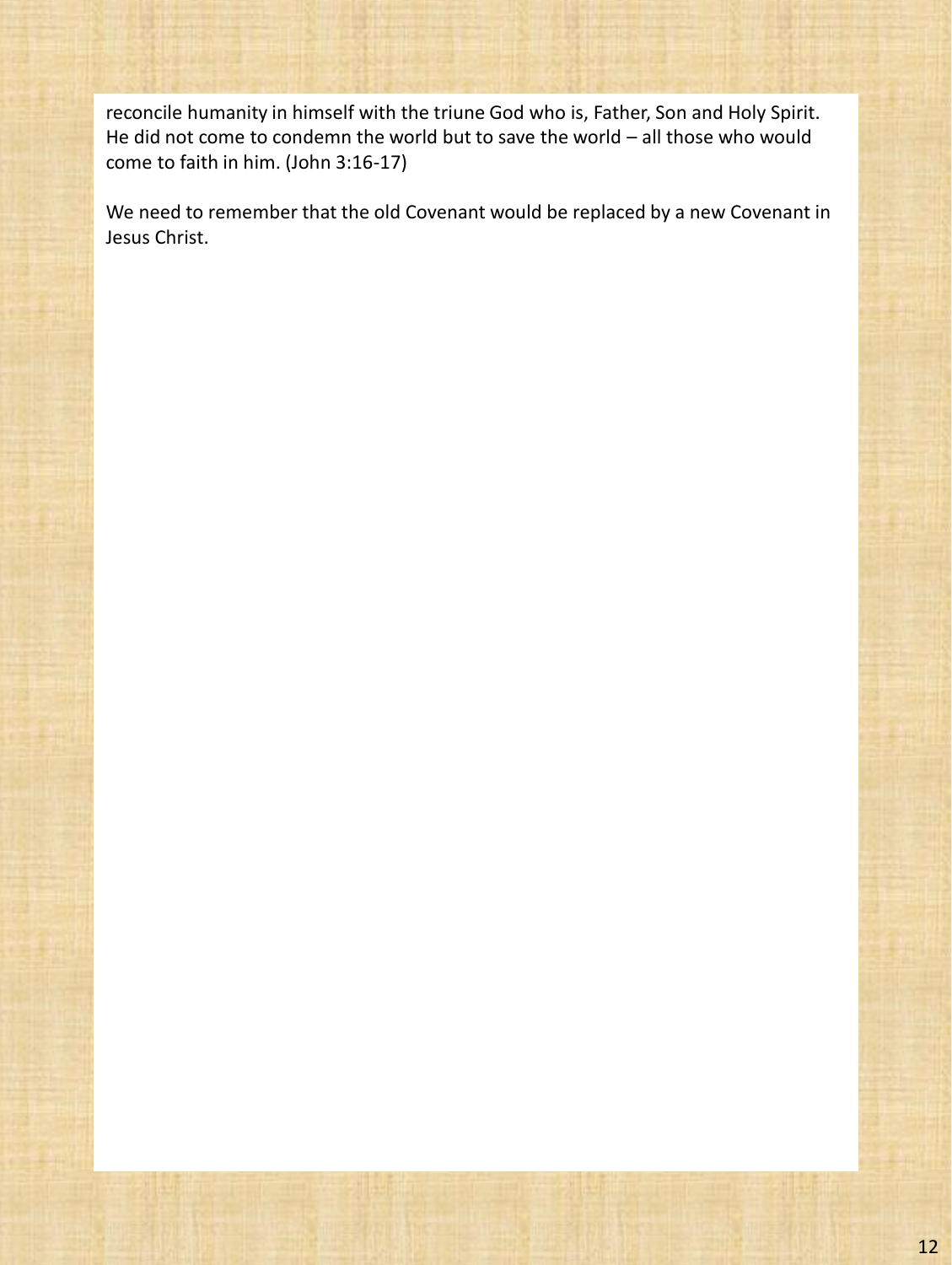

The rest of God's promise reads the following way:

"**32 …my covenant that they broke, though I was their husband, declares the LORD. 33 But this is the covenant that I will make with the house of Israel after those days, declares the LORD: I will put my law within them, and I will write it on their hearts. And I will be their God, and they shall be my people. 34 And no longer shall each one teach his neighbor and each his brother, saying, 'Know the LORD,' for they shall all know me, from the least of them to the greatest, declares the LORD. For I will forgive their iniquity, and I will remember their sin no more."" (Jer 31:32-34 ESV)**

When Jesus came to the earth as God in the flesh, Emmanuel, he pointed the way to eternal life declaring himself that he was:

- the bread of life,
- the light of the world,
- the door of the sheep,
- the good Shepherd,
- the resurrection and the life,
- the way and the truth,
- the true vine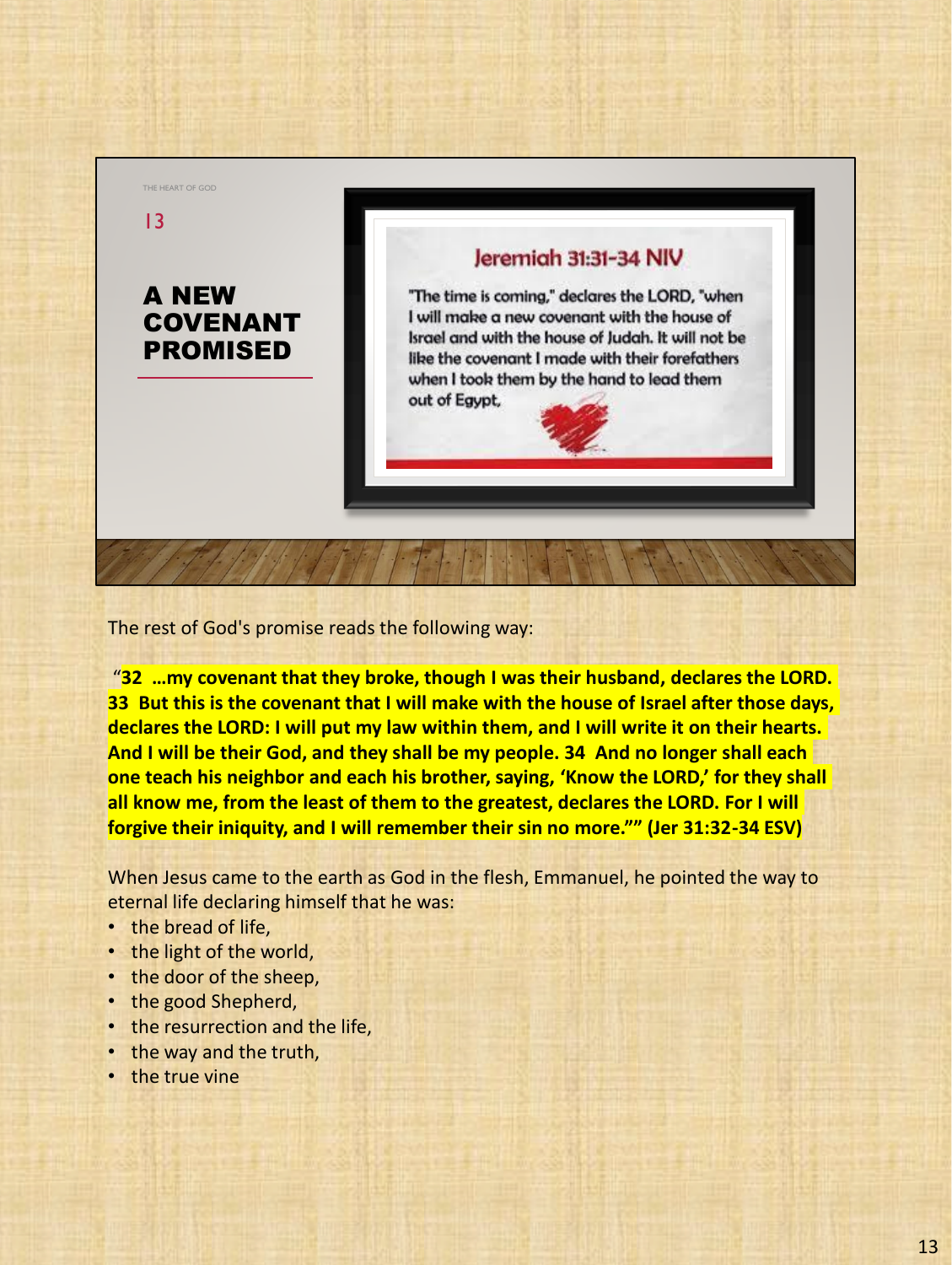When he came to the earth, he preach the good news of the kingdom of God and told people to repent as he tells us today.

(Next slide)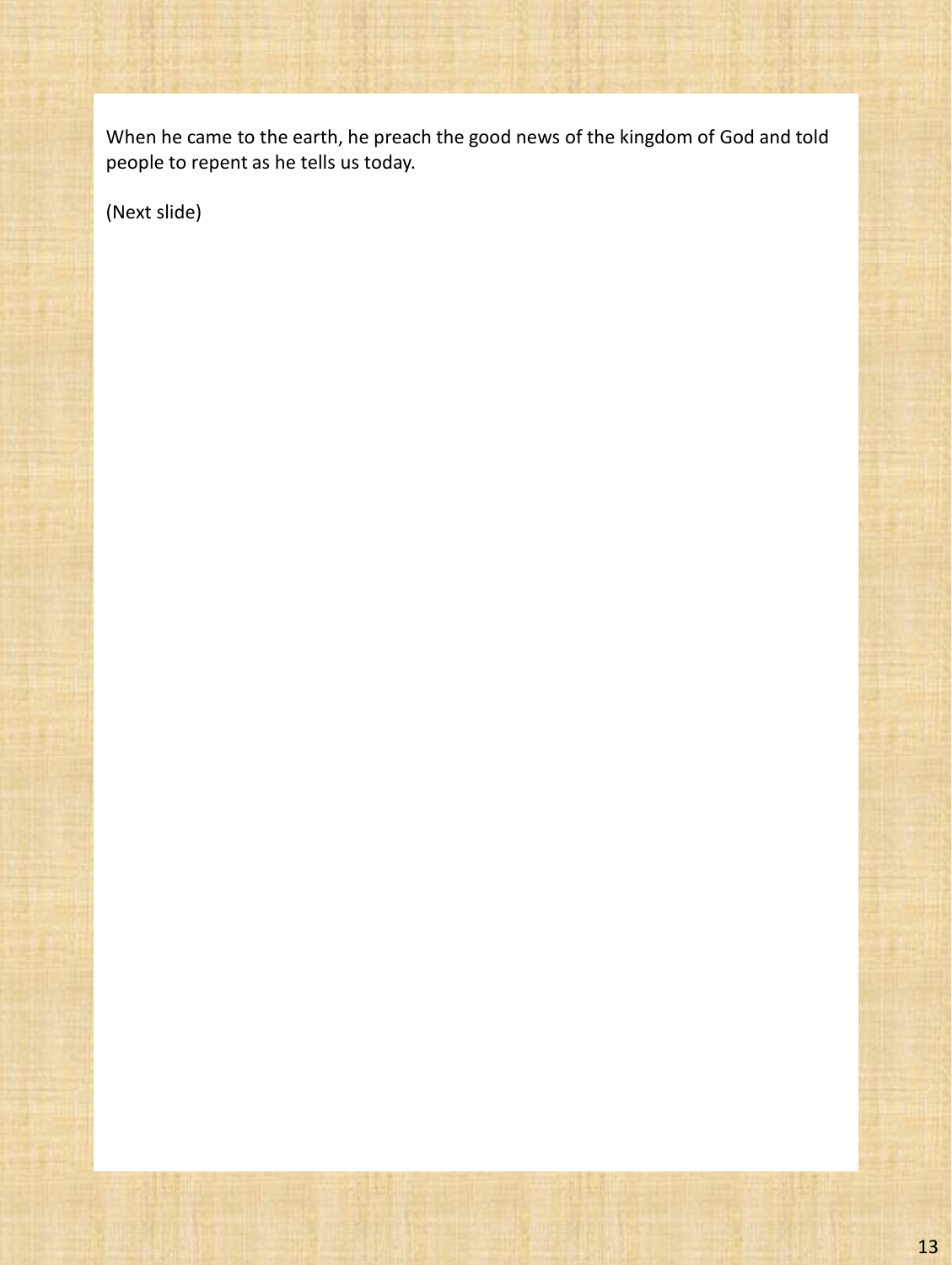THE HEART OF GOD

WITH THE COMMAND HE ALSO GIVES US THE GIFT TO FOLLOW THE **COMMAND** 14

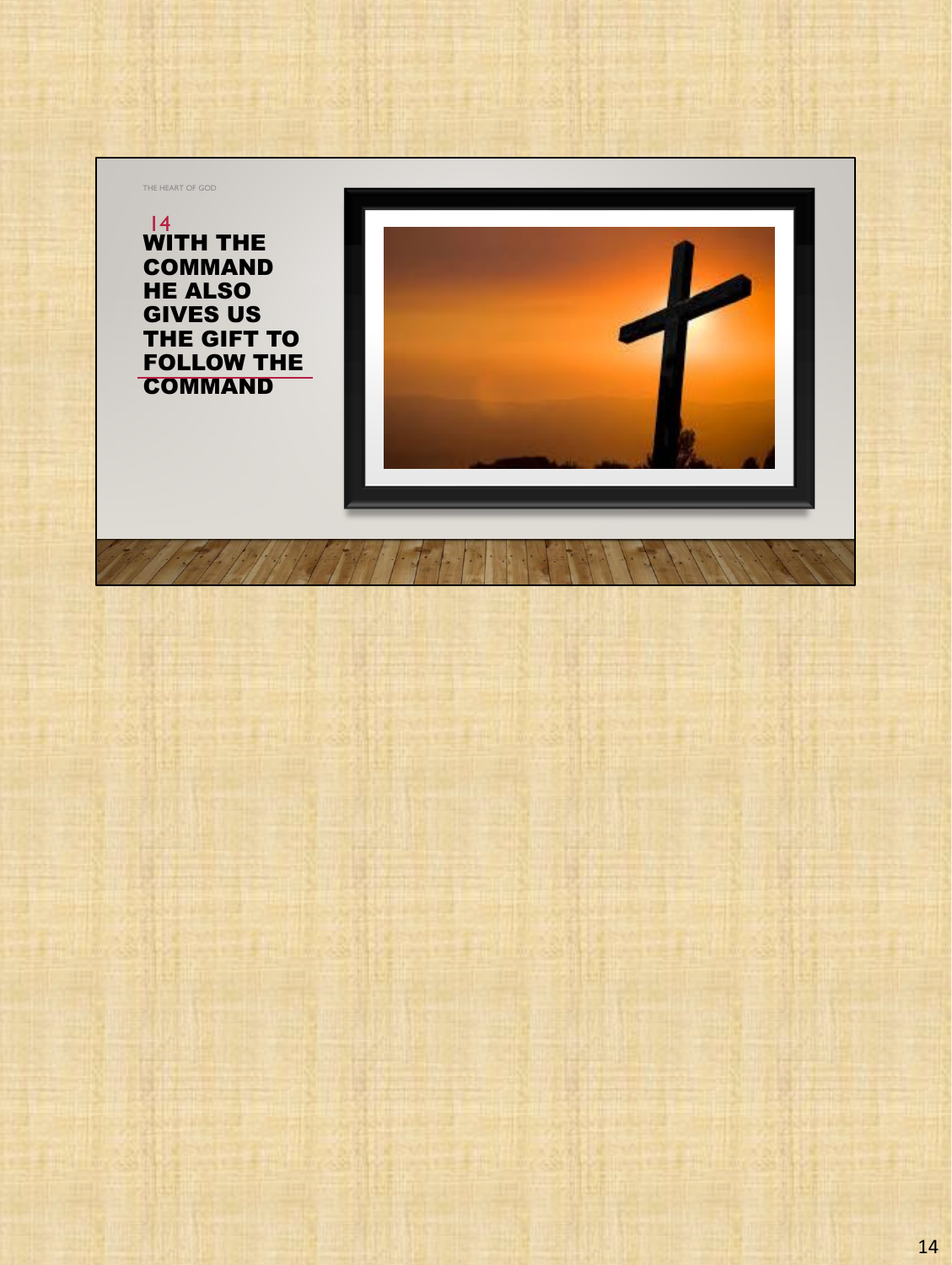

The passage we have read in Luke 19 about Zacchaeus shows the love of God.

We did not go to God first because we were adverse and hostile to him because of our guilt and alienation.

God came to us.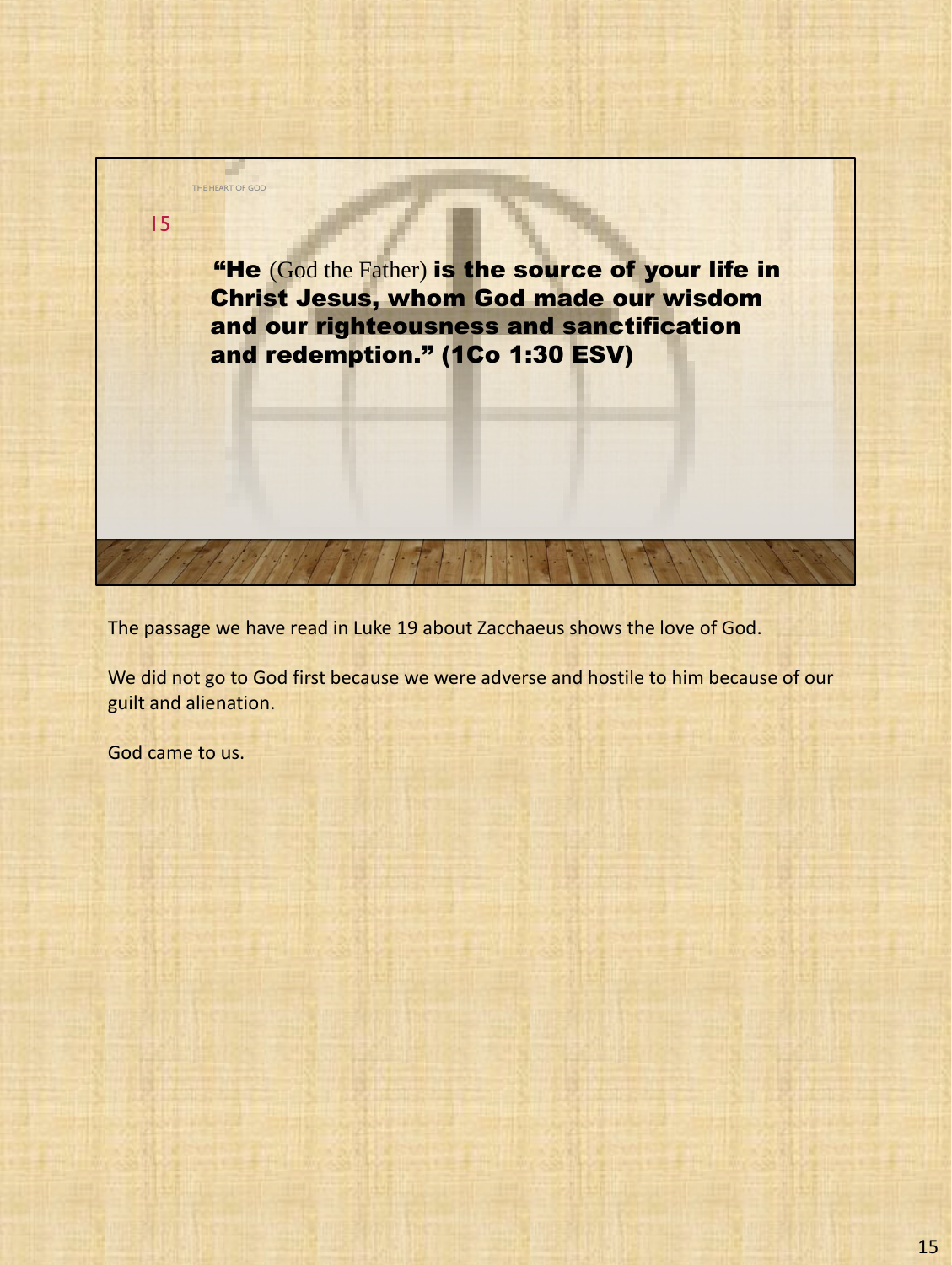

It is interesting to note that God had placed in Zacchaeus' heart a desire to search for Jesus.

Jesus addressed him personally and said, **"Hurry and come down, for today I must stay at your house" (NAS).**

We are not told what Jesus said when he went to Zacchaeus' house. We read that Zacchaeus received Jesus gladly.

The people of his day grumbled and murmured because Jesus was spending time with a chief tax collector who had become very rich. They indignantly, angrily and resentfully complained. They saw an injustice in Jesus going to eat with a rich tax collector, a sinner.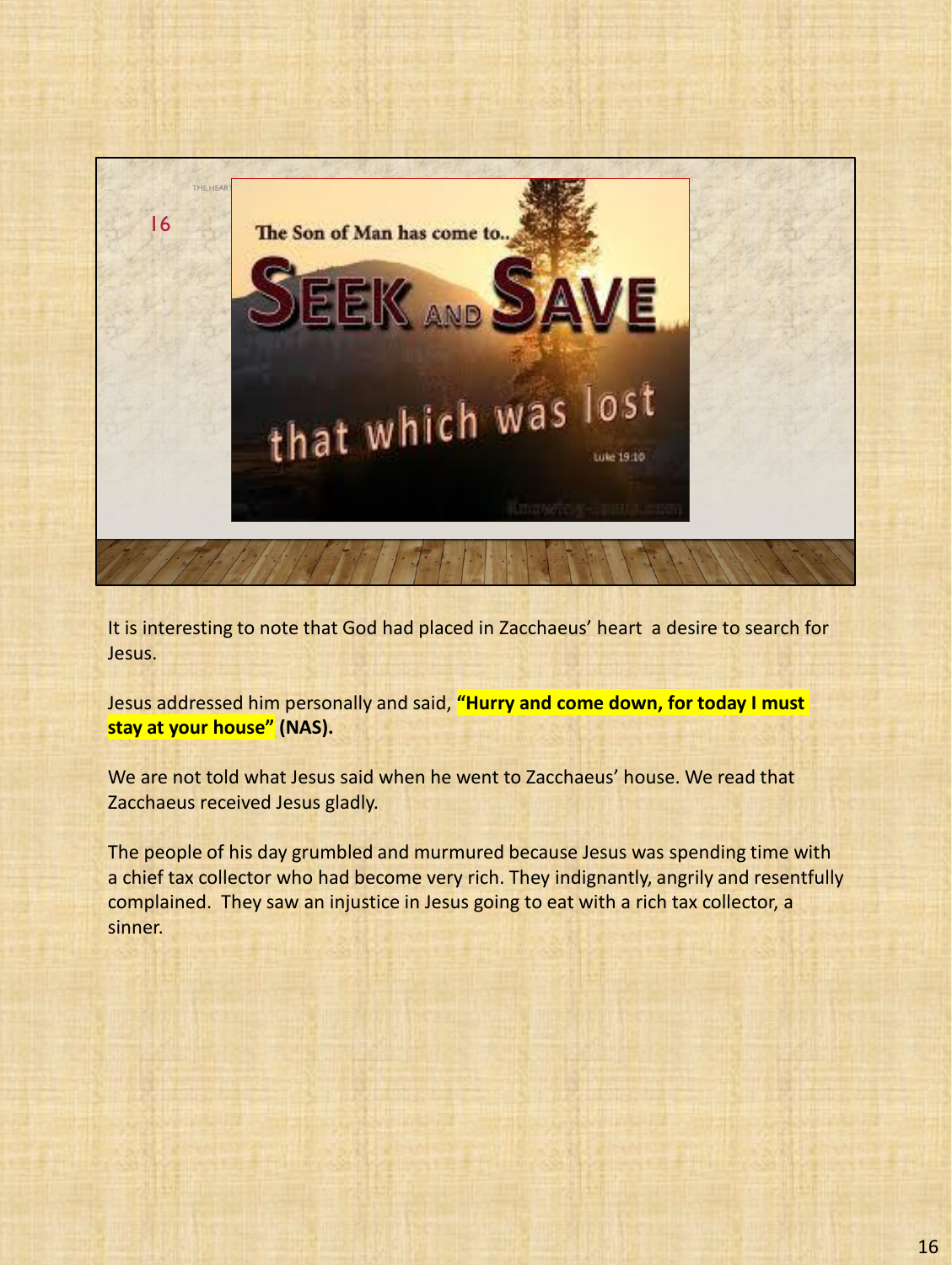## Luke 19:9-10

**7** THE HEART OF GOD

And Jesus said to him, "Today salvation has come to this house, since he (Zacchaeus) also is a son of Abraham. For the Son of Man came to seek and to save the lost."

This is an amazing statement that we should gloss over. Salvation came to Zacchaeus house!

How? Because Jesus is our salvation. It was Jesus who come to his house – salvation!

The people did not understand God's mission to find and seek the lost.

When he met Jesus, Zacchaeus had a complete change of heart. He repented and turned to the Lord. His outlook in life was not longer the same. In other words, he repented. His behavior was changed.

For example, in the Old Testament, when somebody wronged another, he was to make restitution by giving what he had taken from the other adding 1/5 or 20%. (Numbers 5:7.)

If someone stole a sheep, to make restitution, he had to replace it with 4 sheep. (Exodus 22:1 and 2 Samuel 12:6). Zacchaeus put himself in the same category as a rustler, an animal thief, and said that if he had defrauded anyone of anything he would give four times as much.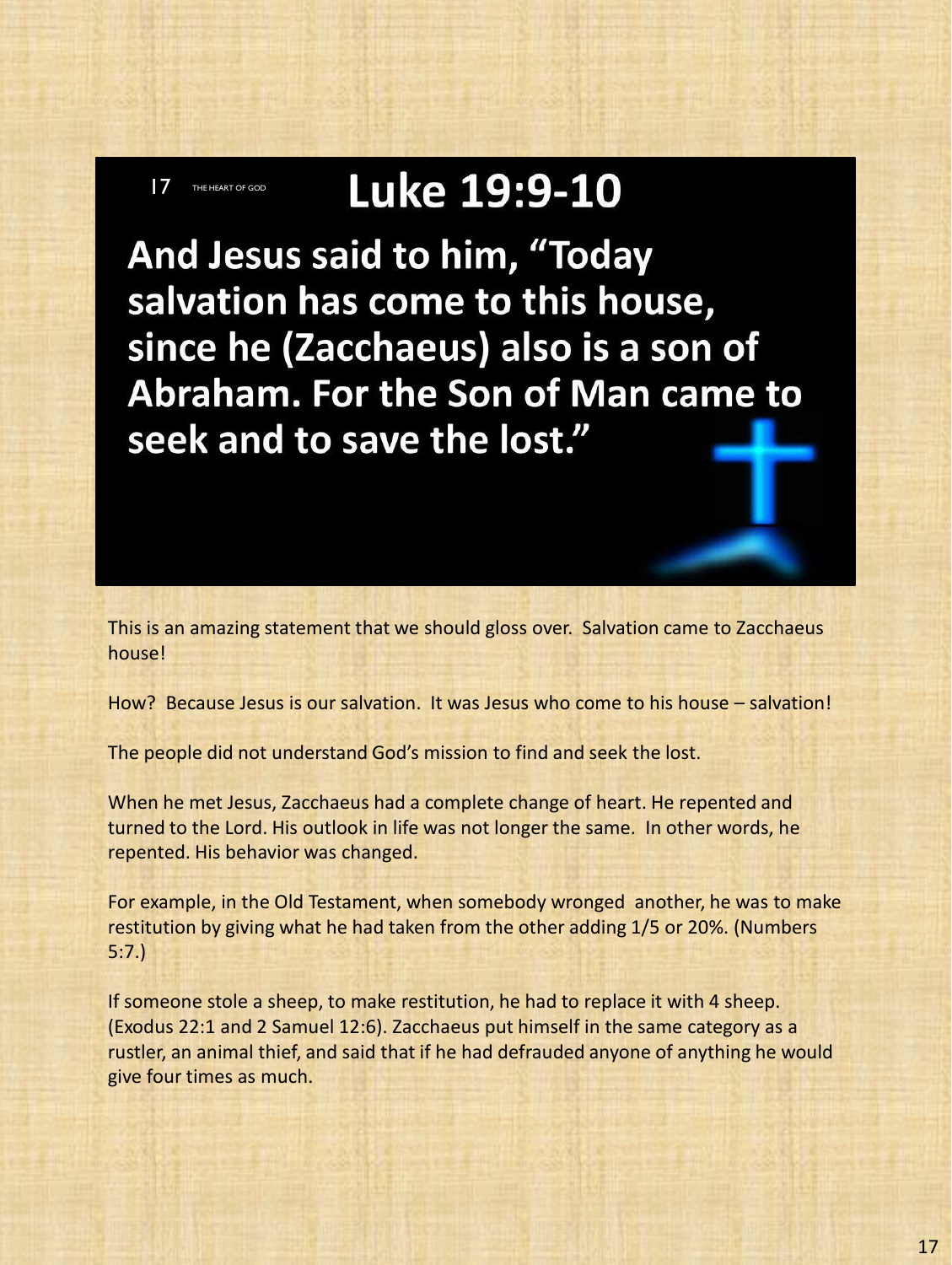Meeting Jesus causes the change of heart in a person.

Meeting Jesus and placing our faith in him causes us to have a change of heart.

How? In the New Covenant/Testament, we are told he comes to live in us through the Holy Spirit, giving us a brand new life, eternal life!

God does not give up on people. He has come to seek and save the lost.

Jesus said of Zacchaeus that salvation had come to his house. He described him as a son of Abraham who is the father of the faithful (Rom. 4:16).

As we read this account found only in Luke about Zacchaeus, we see that Jesus did not call everybody but he focused on that one person on that occasion. Jesus loved him where he was and as he was.

As just stated, when anybody encounters and meets Jesus, that person is not left as he or she was but God, through the Holy Spirit, begins to change that person's outlook in life by giving him or her a new life by the Holy Spirit.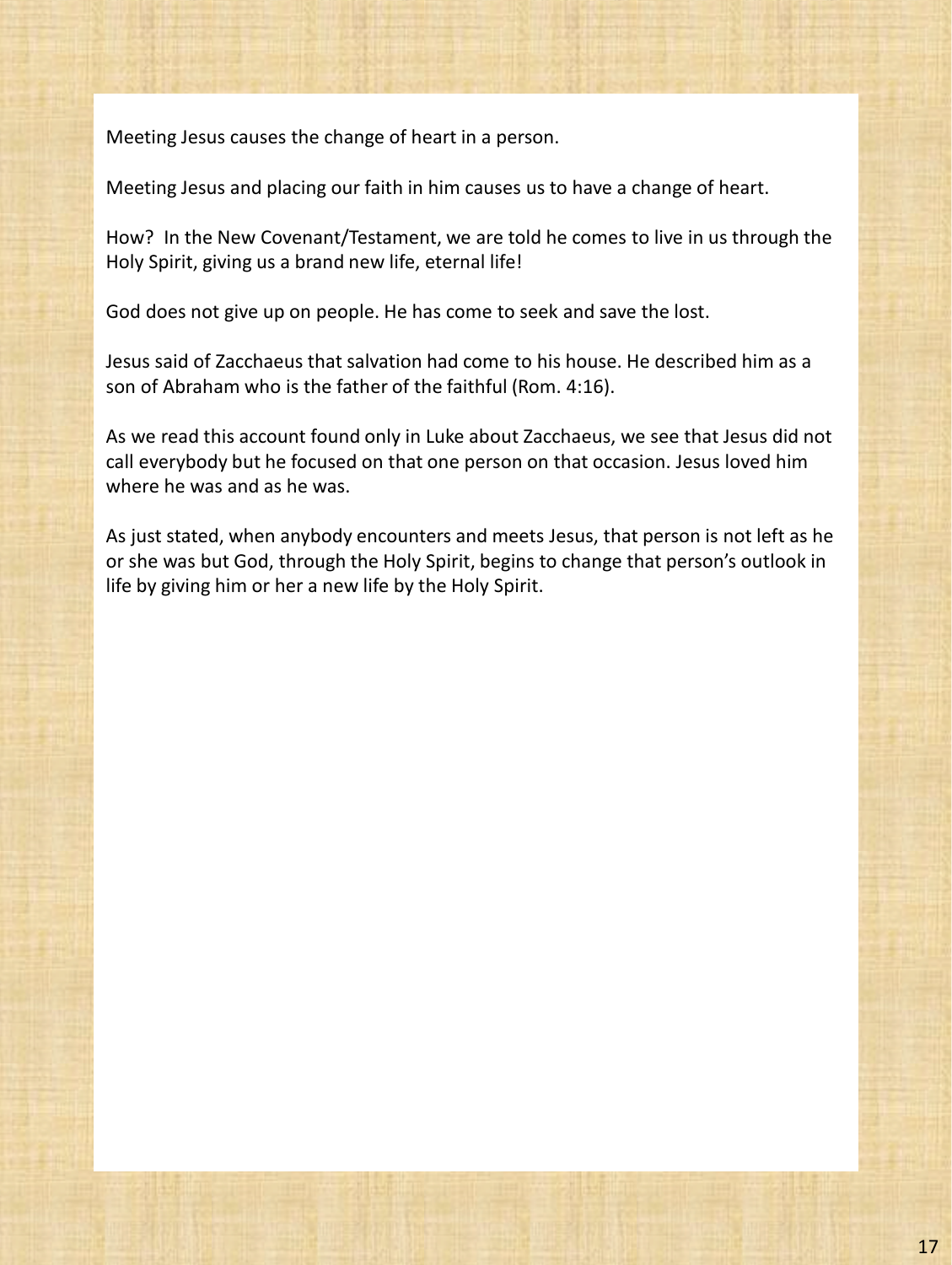

Since Jesus is our head and since he has the attitude of seeking and saving the lost, what should our attitude be towards those who are yet outside the faith?

God is completely for us, for all human beings because he has given to us his son out of love.

Jesus has loved us and called us into his church. Jesus being the head of the church is a great analogy. In our physical bodies, in our head originates our thinking, our perception, our views of the world and of others.

The apostle Paul said, " **"From now on, therefore, we regard no one according to the flesh. Even though we once regarded Christ according to the flesh, we regard him thus no longer." (2Co 5:16 ESV)**

The commission that Jesus has given to his church is clear in Matthew 28. "**18** And Jesus came and said to them, **"All authority in heaven and on earth has been given to me. 19 Go therefore and make disciples of all nations, baptizing them in the name of the Father and of the Son and of the Holy Spirit, 20 teaching them to observe all that I have commanded you. And behold, I am with you always, to the end of the age."**"